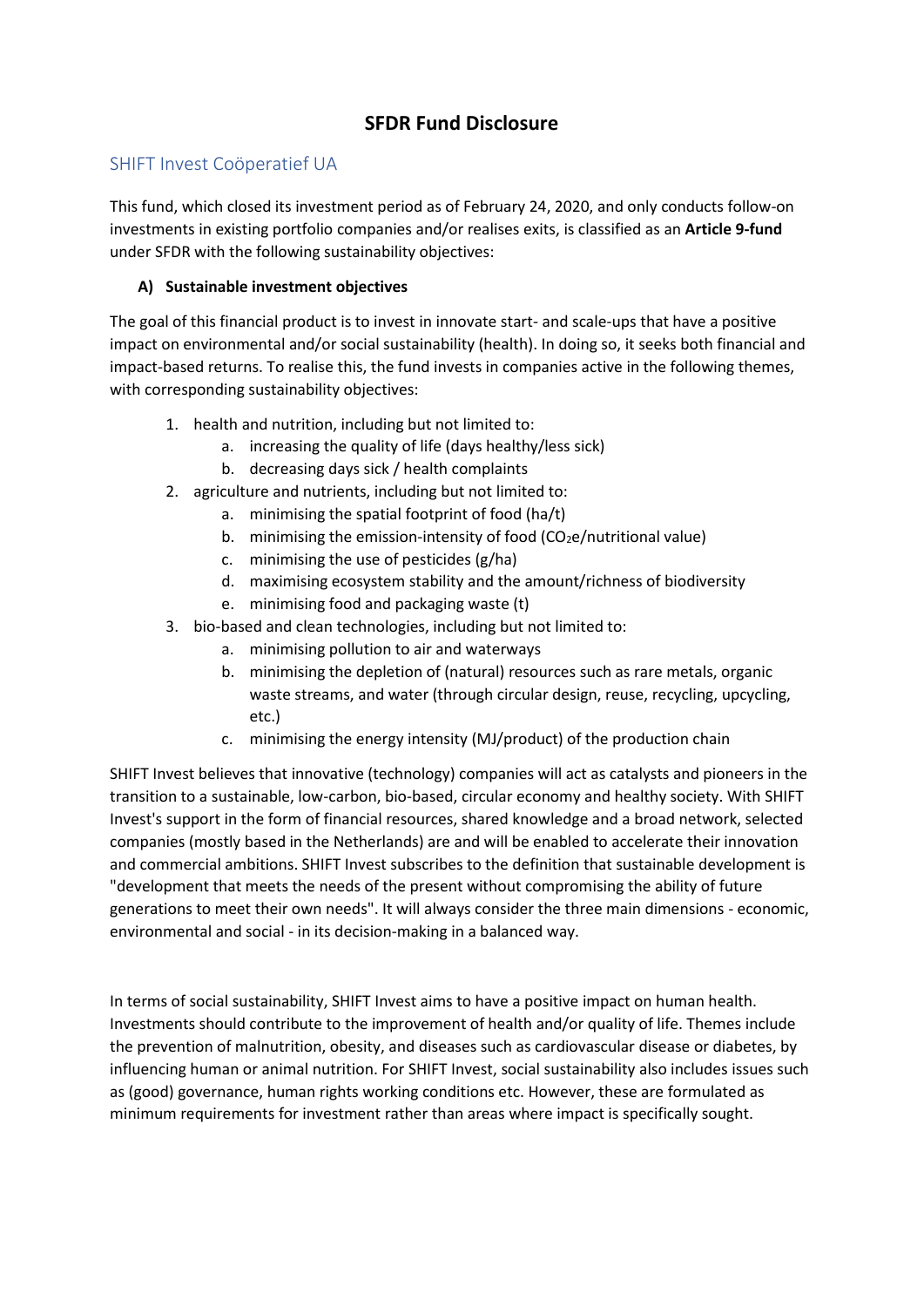#### **B) Impact methodology**

All portfolio companies must comply to ESG-standards and adhere to the ten principles of the UN Global Compact. Where a SHIFT Invest investment has a positive impact on either environmental or social (health) sustainability, it must be demonstrated that there is no adverse impact on the other. An exclusion list as a precursor to Principal Adverse Impacts exclusions applies to the fund.

The fund has identified relevant 'Sustainable Development Goals' for each investee, which are used to benchmark their contribution to environmental objectives. In addition, SHIFT uses IRIS KPIs (as advised by the Global Impact Investing Network) as indicators to measure the environmental performance of its holdings, which are theme and company specific and as such vary through the Fund's portfolio. The fund uses global (such as international NGOs like the UN), European and national targets to contextualise the potential impact of portfolio companies.

Throughout the life of the fund, various actions are taken to assess, analyse and monitor the (potential) impact of the companies. As the fund is now in the divestment period, the main actions currently undertaken by the fund are listed below:

On an annual basis, the realization of the impact of the portfolio companies is monitored by the fund manager, in cooperation with the Impact Committee. This is be reported to the members of SHIFT Invest, and aggregate performance is publicly disclosed in the annual Impact Report. Monitoring is based on a questionnaire sent by the fund manager to the companies of the fund. This includes the following aspects:

- Changes/additions to the company's Key Sustainability Impact indicators;
- Progress on previously defined Key Sustainability Impact indicators, both in terms of relative and potential impact;
- New insights into the relative impact compared to similar products or services;
- Developments related to total potential impact (i.e., positive or negative market or regulatory developments);
- Risk analysis (including potential obstacles or problems) of factors relevant to the sustainability impact.